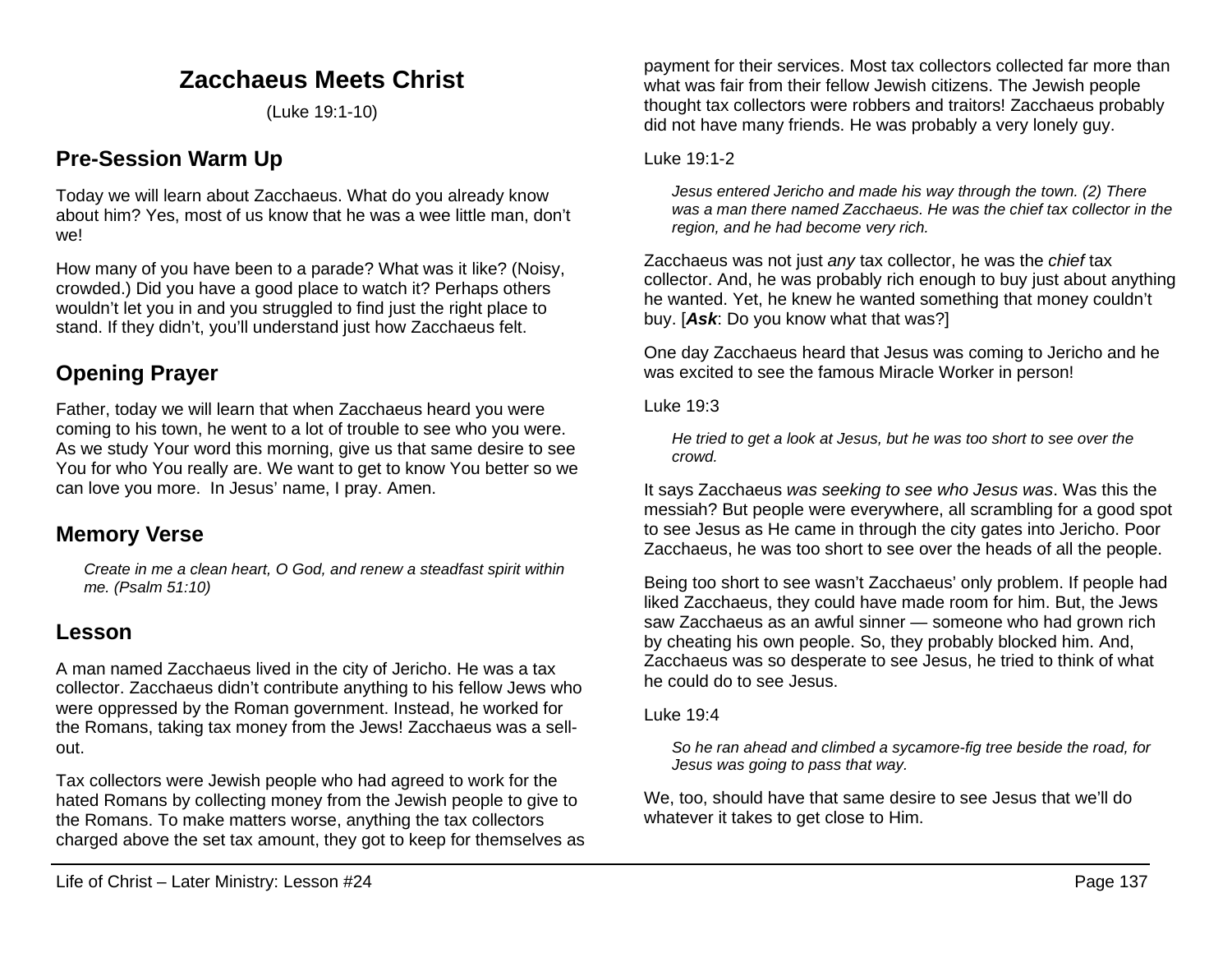Zacchaeus wanted to see Jesus. And to Zacchaeus's amazement, Jesus also wanted to see him!

#### Luke 19:5

*When Jesus came by, he looked up at Zacchaeus and called him by name. "Zacchaeus!" he said. "Quick, come down! I must be a guest in your home today."*

As He passed, Jesus purposely looked right at Zacchaeus, called him by name, and spoke kindly to him. [*Ask*: How did Jesus know his name? Jesus is God the Son. He knows everything.] He knew that Zacchaeus was a sinful tax collector. He also knew that Zacchaeus was suffering because he was doing wrong and because others disliked him. Zacchaeus may have thought that even God disliked him. But Jesus loved him no matter what he had done.

Others may not want to be your friend because of bad things you've done. But, Jesus loves you no matter what you have done or what other people think of you. God knows all about you (Psalm 139:1-3) because He made you (Psalm 139:14-16), and yet He loves you.

The Lord Jesus knew all about Zacchaeus and wanted Zacchaeus to know Him, too. That's why he stopped and spoke to him.

By saying that He wanted to spend time at Zacchaeus' home, Jesus let everyone know that He accepted Zacchaeus. Jesus, the most popular man in town, wanted to spend time with Zacchaeus, a man no one wanted to be around. The people of the town were shocked! Didn't Jesus *know* about this man? Didn't He know what an awful *sinner* Zacchaeus was? Zacchaeus must have been amazed, too!

#### Luke 19:6

*Zacchaeus quickly climbed down and took Jesus to his house in great excitement and joy.*

Zacchaeus might have been surprised, but he was obviously very pleased because he jumped down from the tree with joy.

#### Luke 19:7

*But the people were displeased. "He has gone to be the guest of a notorious sinner," they grumbled.*

The people grumbled because Jesus was being a friend to a man they viewed as a terrible sinner. No decent person would want to be caught talking with a tax collector, let alone be found in his house. [Ask: Is it wrong to be a friend to a sinner? No! It is only wrong, if we want to join in with their sinful ways. We should friend sinners so that we can introduce them to Jesus.]

The people had no time or concern for Zacchaeus, but Jesus did. Jesus saw Zacchaeus as a person of value, as someone who could be changed completely once he received God's forgiveness. It didn't matter to the Lord what Zacchaeus had done or what other people thought of him. Jesus reached out in love to Zacchaeus and He is reaching out to you, too. He wants to save you no matter what you have done wrong, no matter what others think of you. And He wanted to save Zacchaeus.

#### Luke 19:8

*Meanwhile, Zacchaeus stood before the Lord and said, "I will give half my wealth to the poor, Lord, and if I have cheated people on their taxes, I will give them back four times as much!"*

Notice that Zacchaeus calls Jesus, *Lord*! Zacchaeus knew in his heart that he was a terrible sinner and saw that Jesus was extending grace to him. He recognized that Jesus was his Lord!

#### Luke 19:9-10

*Jesus responded, "Salvation has come to this home today, for this man has shown himself to be a true son of Abraham. (10) For the Son of Man came to seek and save those who are lost."*

*Ask*: was Zacchaeus saved because he gave half of his wealth to the poor and repaid the people he cheated four times as much as he swindled from them? No! Zacchaeus was saved by his faith in the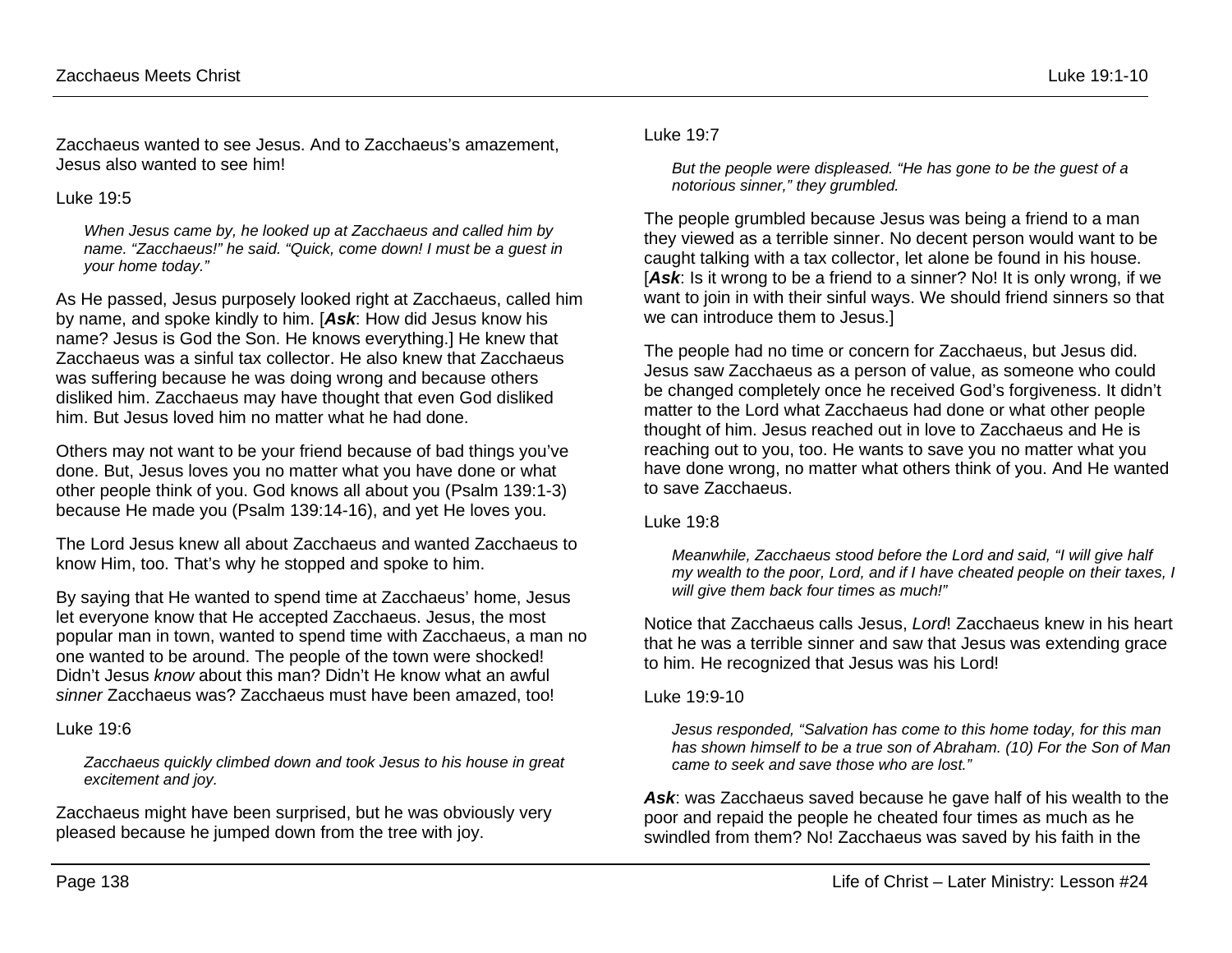Lord Jesus Christ in spite of his sin and the rejection of the people. The Lord assured Zacchaeus (and all who were listening) that because Zacchaeus had truly repented (turned from his sin) he had been saved.

After Jesus' visit, Zacchaeus was a changed man. Zacchaeus was so grateful for Jesus' forgiveness that he wanted to repair the damage his sins had caused. His desire to make things right with people was his response to Jesus' forgiveness. Zacchaeus showed that his salvation was real by paying back what he had stolen. His actions proved that Jesus had changed him.

Even great Bible heroes sinned. When we sin, we can either run away from God (like the rich young ruler did) or we can turn around and repent (like Zacchaeus did). Repenting means we admit our mistake, say we're sorry, and ask God to help us change. When we repent, God forgives us and makes us clean.

What are some ways we can make up for our wrong doings? How might you show by your actions that you are God's child? [Teacher, help the children discover things like apologize to someone offended; or, do something nice for another person; or, fixing or replacing something that was broken or lost; or, paying back money or objects that were stolen.] When you and I do something mean to someone, we should remember Zacchaeus. Whether it is taking something that does not belong to us, or saying words we should not say, or doing something to hurt others, we can say, "*I'm sorry*" to the person we have hurt and make it right. The other person will be glad we did. And so will Jesus.

# **Closing Prayer**

Father, when we are naughty and make wrong choices and sin, we always want to show that we are your children by our actions. Help us, Lord, not to be prideful, but always humble. Help us to admit our sins and to make things right with the person we sin against. In Jesus' name, we pray. Amen.

# **Learning Activities**

### **Craft Corner**

### **Game Center**

*"Bowling" Game*: Give each student an index card and a pencil. Have each one write a brief description of a situation in which kids their age need to make wrong actions right. (For Example, "*I lied to Dad about where I was going after school*.") Tape an index card onto each of six empty plastic soda bottles, water bottles or toy plastic bowling pins. Using a rubber ball, have the students line up behind a line. Each player gets two tries to knock a pin over. Lead student to discuss a way to make the situation right. Replace each card after it has been discussed. Continue the game until each student has a turn.

Or, use the following review questions in a game of your choice:

- 1. Where did Zacchaeus live? (Jericho.)
- 2. What did Zacchaeus do for a living? (He was a tax collector.)
- 3. Why didn't the Jews like tax collectors? (They cheated; they took more money than was rightfully owed.)
- 4. What did Zacchaeus do to get a good look at Jesus? (He climbed up a tree.)
- 5. What did Jesus do when He came to the place where Zacchaeus was up in a tree? (He looked up, saw him, and said, "*Come down, I'm going to stay at your house*.")
- 6. How did the people react to Jesus going over to Zacchaeus' house to stay? (They grumbled because Jesus was being a friend to a man they viewed as a terrible sinner.)